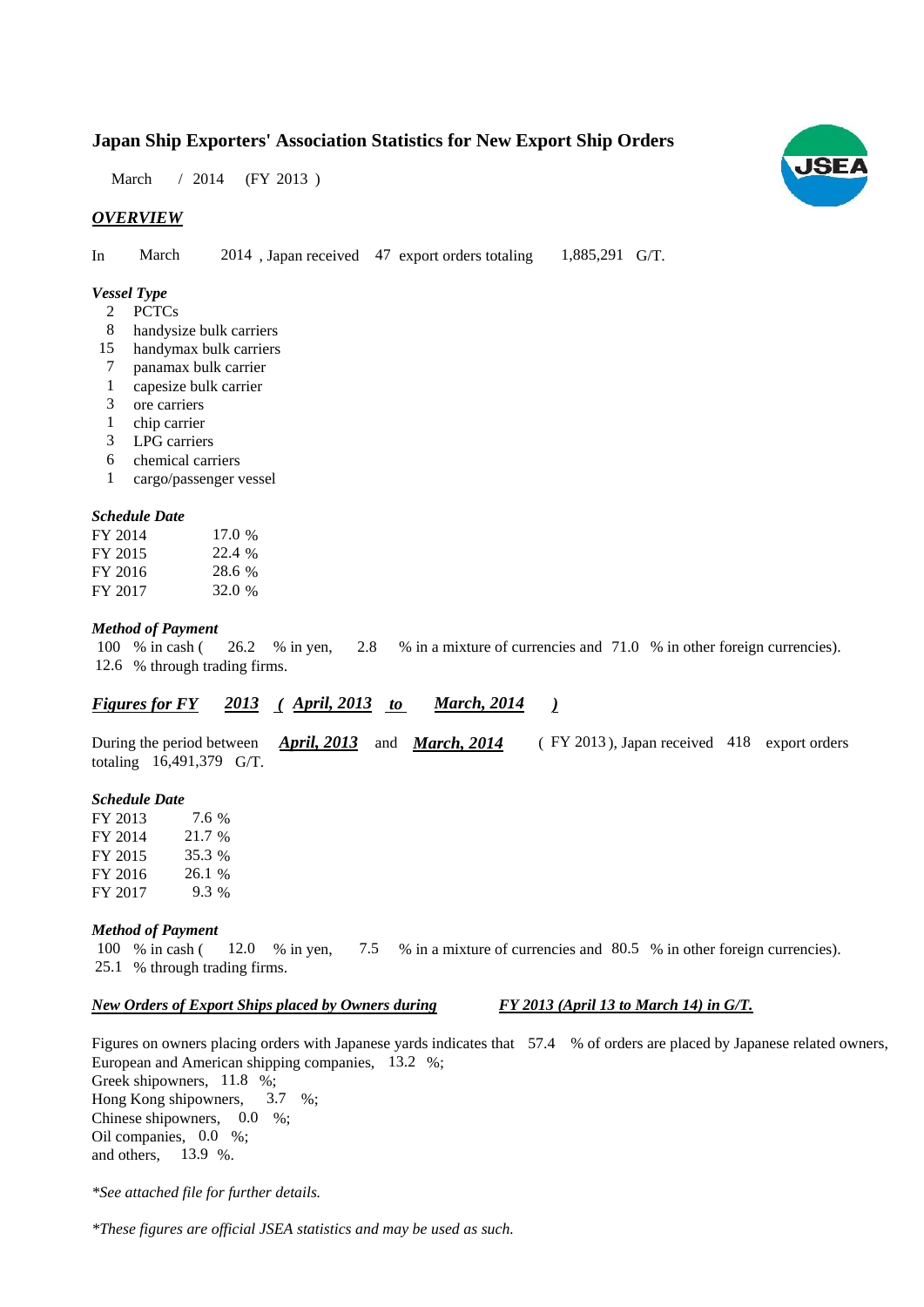# New Export Orders Placed in March 2014 (FY 2013) Based on Fiscal Year

| $\frac{1}{2}$                   |                |           |                      |           |               |           |              |           |               |           |                 |           |                  |            |                  |            |
|---------------------------------|----------------|-----------|----------------------|-----------|---------------|-----------|--------------|-----------|---------------|-----------|-----------------|-----------|------------------|------------|------------------|------------|
| Apr 12 to Mar 13<br>Description |                |           | Apr $13$ to Nov $13$ |           | December 2013 |           | January 2014 |           | February 2014 |           | March 2014      |           | Apr 13 to Mar 14 |            | Jan 14 to Mar 14 |            |
|                                 | N <sub>0</sub> | G/T       | No.                  | G/T       | No.           | G/T       | No.          | G/T       | No.           | G/T       | No.             | G/T       | No.              | G/T        | No.              | G/T        |
| <b>General Cargos</b>           |                | 520,198   | 22                   | 684.970   |               |           |              | 729,600   |               |           |                 | 156,000   | 30 <sup>1</sup>  | 1,570,570  |                  | 885,600    |
| <b>Bulk Carriers</b>            | 170            | 7,515,609 | <b>210</b>           | 7,367,167 | 42            | 1,873,321 | 15           | 570,960   | 46            | 1,847,170 | 35 <sup>1</sup> | 1,518,221 | 348              | 13,176,839 | 96               | 3,936,351  |
| Tankers                         |                | 1,338,800 | 19                   | ,157,800  |               | 60,300    |              | 129,900   |               | 128,000   |                 | 209,800   | 36               | 1,685,800  | 5                | 467,700    |
| Combined Carriers               |                |           |                      |           |               |           |              |           |               |           |                 |           |                  |            |                  |            |
| Others                          |                |           |                      | 56,900    |               |           |              |           |               |           |                 | 1,270     |                  | 58,170     |                  | 1.270      |
| Total                           | 196            | 9,374,607 | 254                  | 9,266,837 | 44            | 1,933,621 | 26           | 1,430,460 | 47            | 1,975,170 | 47              | 1,885,291 | 418              | 16.491.379 | 120              | 5,290,921  |
| FY 2013 / FY 2012 (%)           |                | $*116.6$  |                      | 174.7     |               | 294.6     |              | 271.2     |               | 1,179.4   |                 | 69.3      |                  | 175.9      |                  | ** $761.3$ |
| In CGT                          |                | 4,239,540 |                      | 4,613,498 |               | 845,652   |              | 658,195   |               | 937,275   |                 | 930,270   |                  | 7,984,890  |                  | 2,525,740  |

*Figures for shipbuilding orders of 500 G/T and over for export as steel vessels placed with JSEA members are covered.*

\*FY 2012/FY2011

\*\*Calendar Year 2013

ISEA  $(April 2014)$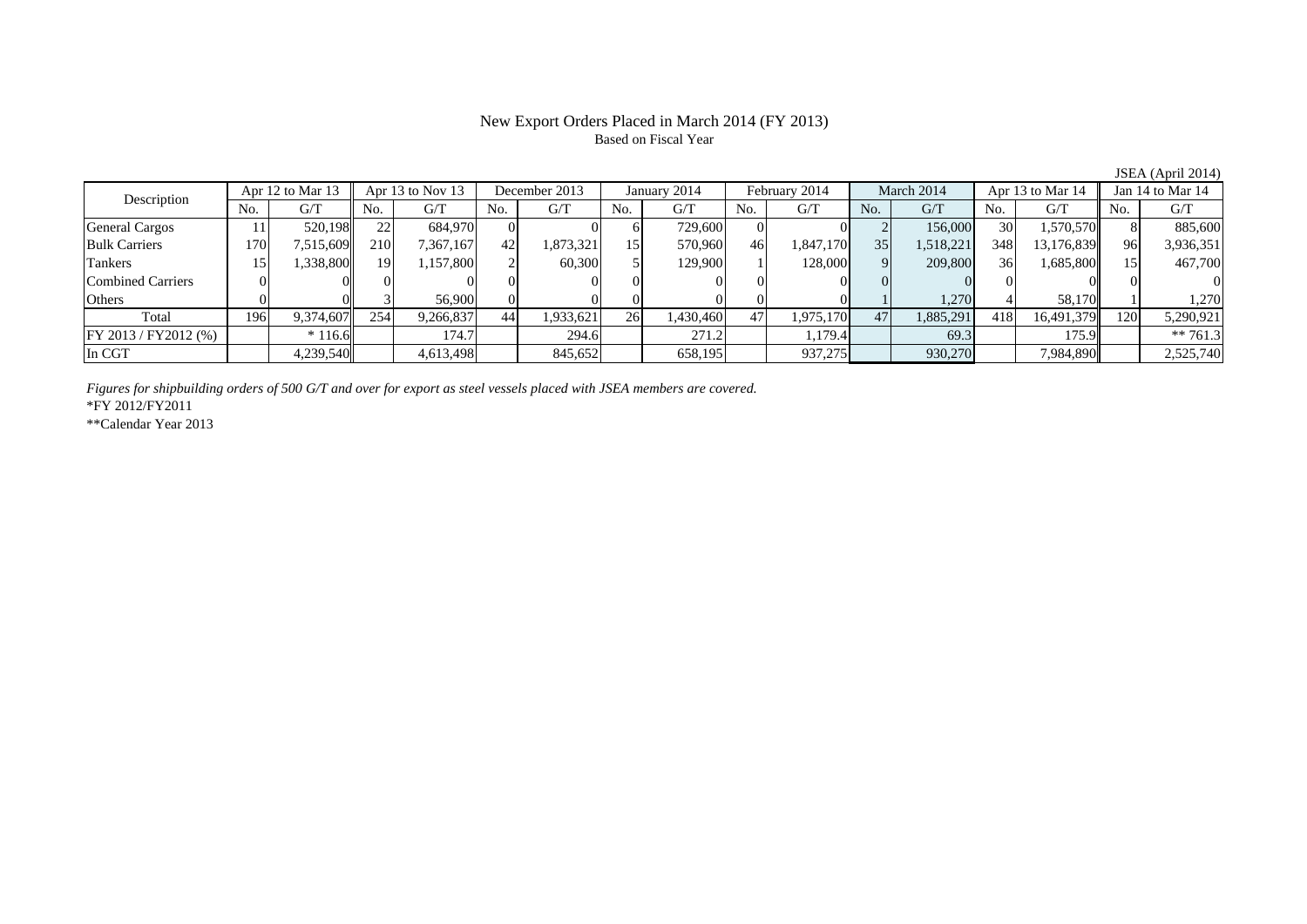### Export Ships Delivered in March 2014 (FY 2013) Based on Fiscal Year

No. G/T No. G/T No. G/T No. G/T No. G/T No. G/T No. G/T No. G/T $G/T$ General Cargos ( 16 1,000,392 11 430,742 2 68,992 2 16,660 2 66,718 2 158,516 19 741,628 6 241,894 Bulk Carriers | 285 12,153,252 159 6,827,642 9 496,713 27 1,165,113 21 940,307 28 1,168,600 244 10,598,375 76 3,274,020 Tankers 28 1,724,919 7 433,858 0 0 0 0 2 184,498 0 0 9 618,356 2 184,498 Combined Carriers 0 0 0 0 0 0 0 0 0 0 0 0 0 0 0 0Others 0 0 1 20,637 0 0 1 20,637 0 0 0 0 2 41,274 1 20,637 Total 329 14,878,563 178 7,712,879 11 565,705 30 1,202,410 25 1,191,523 30 1,327,116 274 11,999,633 85 3,721,049 FY 2013 / FY2012 (%) \* 93.4 78.6 88.7 64.5 105.1 92.5 80.7 \* 83.9 In CGT | | 6,594,256|| | 3,402,068| | 241,719| | 548,707| | 506,801| | 598,431| | 5,297,726|| | 1,653,939 Description Apr 12 to Mar 13 Apr 13 to Nov 13 December 2013 January 2014<br>No. 6/T No. 6/T No. 6/T No. 6/T February 2014 March 2014 Apr 13 to Mar 14 Jan 14 to Mar 14

*Deliveries of new shipbuilding orders of 500 G/T and over for export as steel vessels placed with JSEA members are covered.*

\*FY 2012/FY2011

\*\*Calendar Year 2013

JSEA (April 2014)